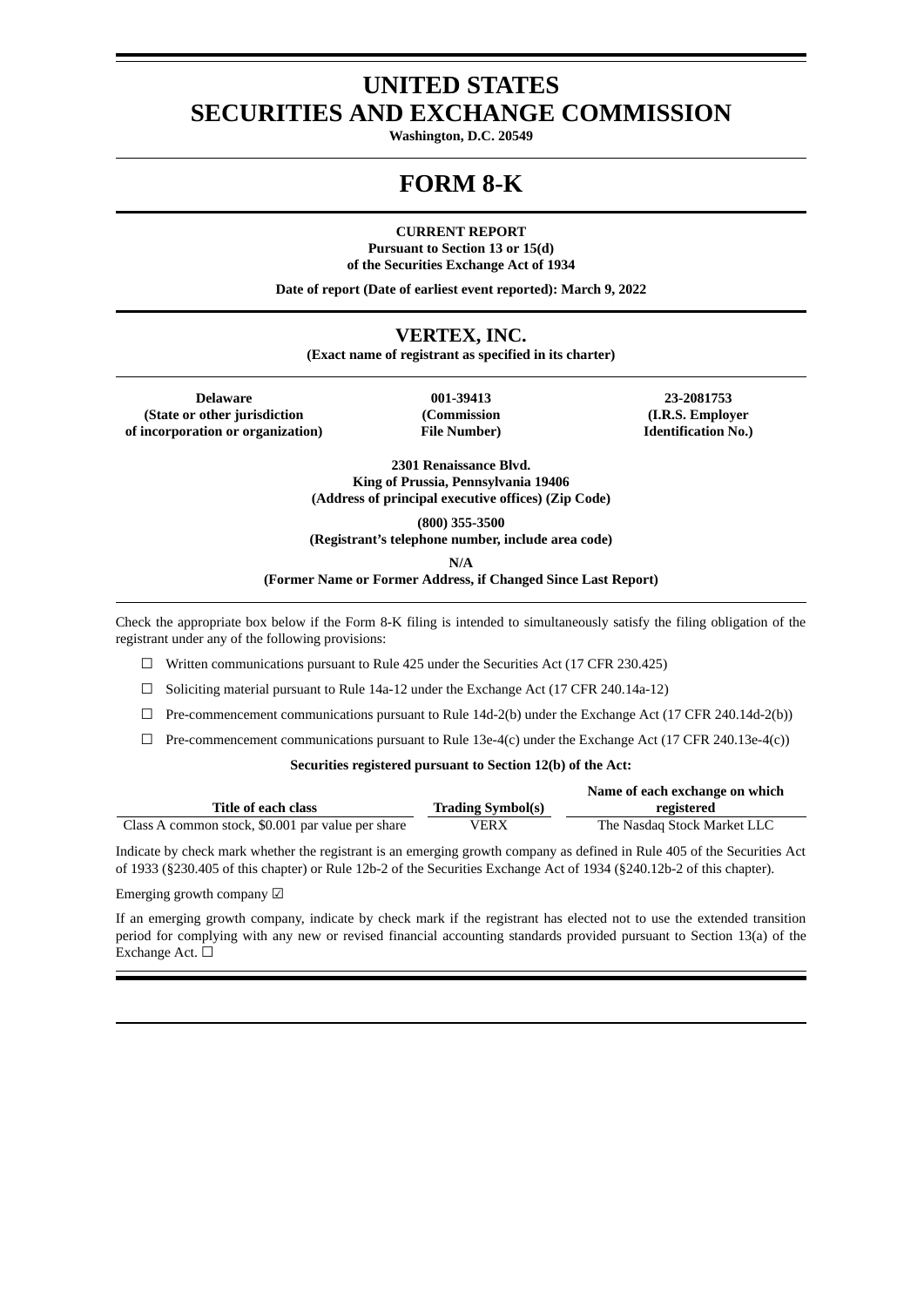## **Item 2.02. Results of Operations and Financial Condition.**

On March 9, 2022, Vertex, Inc. (the "Company") issued a press release announcing its financial results for the fourth quarter ended December 31, 2021. A copy of the press release is furnished as Exhibit 99.1 to this Current Report on Form 8-K.

The information contained in this Item 2.02, including Exhibit 99.1 hereto, shall not be deemed "filed" for purposes of Section 18 of the Securities Exchange Act of 1934, as amended (the "Exchange Act"), or otherwise subject to the liabilities of that section, nor shall it be deemed incorporated by reference in any filing made by the Company under the Securities Act of 1933, as amended, or the Exchange Act, regardless of any general incorporation language in such filings, unless expressly incorporated by specific reference in such filing.

#### **Item 9.01. Financial Statements and Exhibits.**

## (d) Exhibits.

The following exhibit relating to Item 2.02 shall be deemed to be furnished, and not filed:

| Exhibit |                                                                                          |
|---------|------------------------------------------------------------------------------------------|
| No.     | <b>Description</b>                                                                       |
| 99.1    | Press Release dated March 9, 2022.                                                       |
| 104     | Cover Page Interactive Data File (formatted as inline XBRL and contained in Exhibit 101) |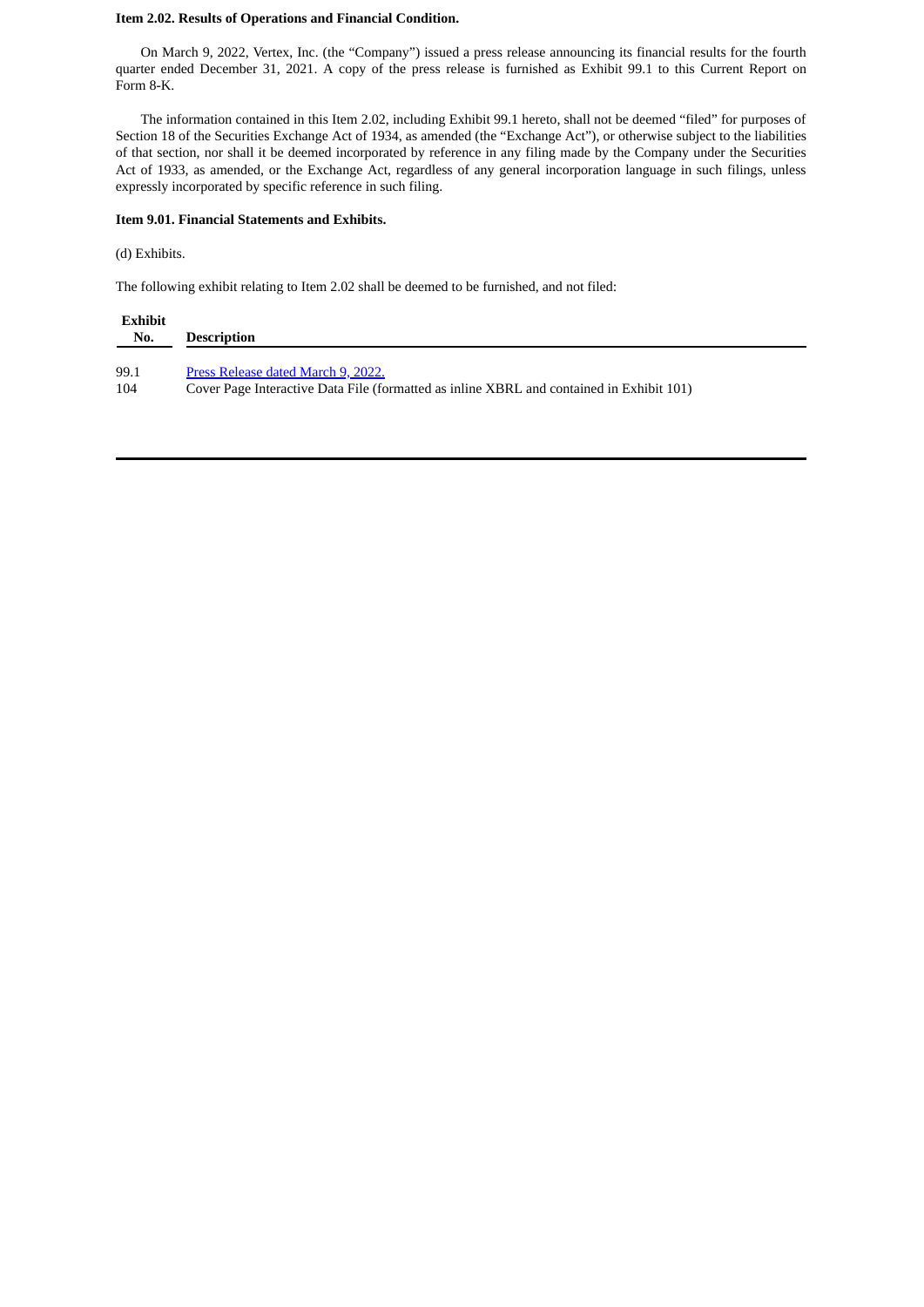# SIGNATURES

Pursuant to the requirements of the Securities Exchange Act of 1934, the registrant has duly caused this report to be signed on its behalf by the undersigned hereunto duly authorized.

VERTEX, INC.

Date: March 9, 2022 By: /s/ Bryan Rowland Name: Bryan Rowland Title: General Counsel and Secretary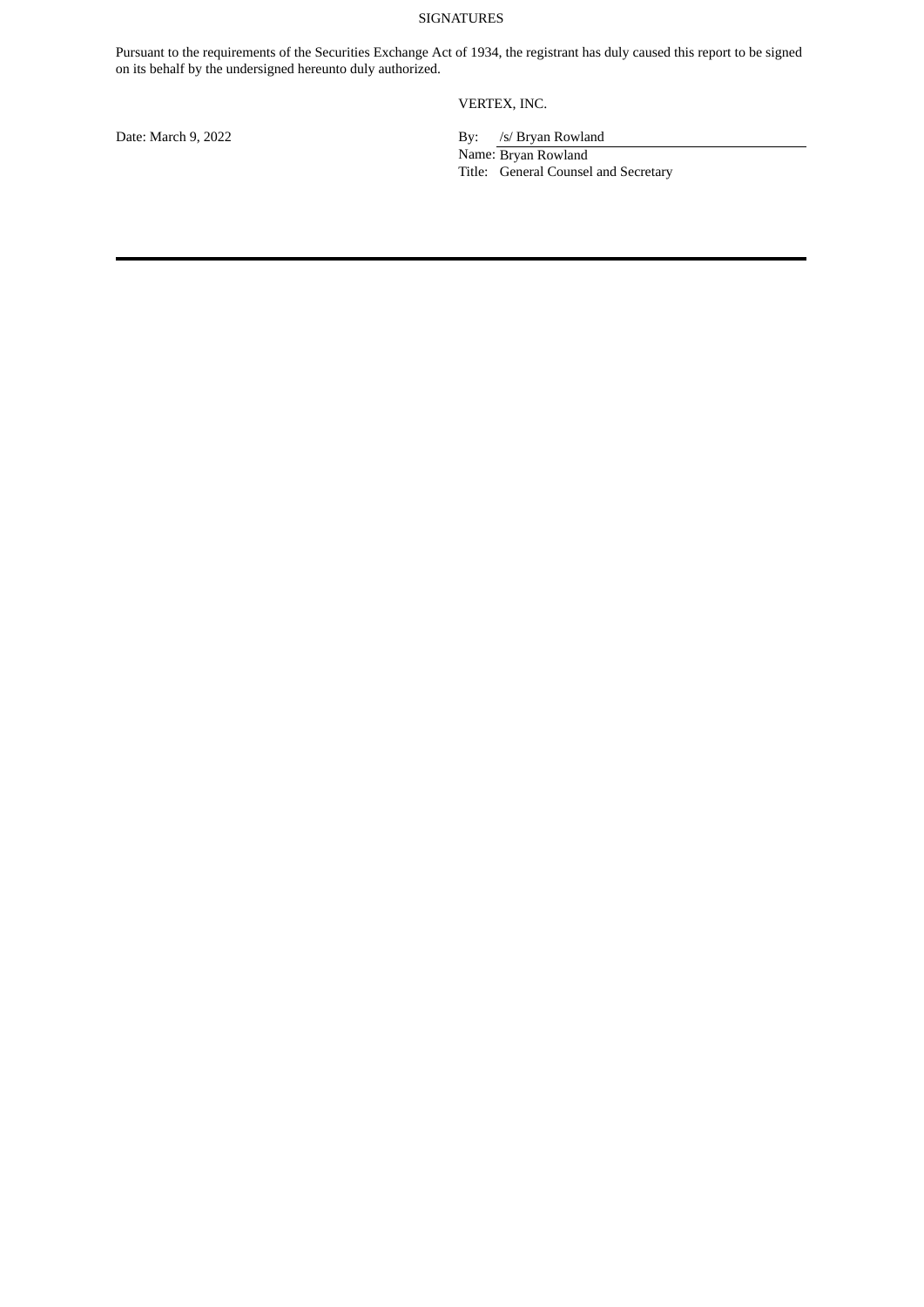

# **Vertex Announces Fourth Quarter and Full Year 2021 Financial Results**

<span id="page-3-0"></span>KING OF PRUSSIA, PA – March 9, 2022: Vertex, Inc. (NASDAQ: VERX) ("Vertex" or the "Company"), a global provider of tax technology solutions, today announced financial results for its fourth quarter and full year ended December 31, 2021.

"We delivered strong performance in 2021, with outstanding execution from our teams around the world," said David DeStefano, Vertex Chief Executive Officer. "Our revenues continue to accelerate, and the investments we're making to drive our growth strategy are gaining momentum, resulting in continued market leadership."

#### **Fourth Quarter 2021 Financial Results**

- Total revenues of \$111.7 million, up 12.2% year-over-year.
- Software subscription revenues of \$93.3 million, up 11.1% year-over-year.
- Cloud revenues of \$34.7 million, up 38.9% year-over-year.
- Annual Recurring Revenue ("ARR") of \$370.2 million, up 17.0% year-over-year and compared to 15.1% in the third quarter of 2021.
- Average Annual Revenue per customer ("AARPC") was \$86,700 at December 31, 2021, compared to \$78,700 at December 31, 2020 and \$82,900 at September 30, 2021.
- Net Revenue Retention ("NRR") rate was 108% in the fourth quarter of 2021, an increase from 106% in both the December 31, 2020 and the September 30, 2021 periods.
- Loss from operations approximated breakeven, compared to income from operations of \$2.5 million for the same period prior year. Non-GAAP operating income of \$16.4 million, compared to \$16.1 million for the same period prior year.
- Net loss of \$0.6 million, compared to net income of \$0.2 million for the same period prior year.
- Net income per basic and diluted Class A and Class B share of \$0.00 for 2021, consistent with the same period prior year.
- Non-GAAP net income of \$12.0 million and Non-GAAP diluted EPS of \$0.08.
- Adjusted EBITDA of \$19.3 million, compared to \$19.1 million for the same period prior year. Adjusted EBITDA margin of 17.2%, compared to 19.1% for the same period prior year.
- 4,272 customers at December 31, 2021.

# **Full-Year 2021 Financial Results**

- Total revenues of \$425.5 million, up 13.6% year-over-year.
- Software subscription revenues of \$358.4 million, up 13.1% year-over-year.
- Cloud revenues of \$127.0 million, up 46.0% year-over-year in total, or 43% year-over-year from organic growth.
- Loss from operations of \$2.9 million, compared to a loss from operations of \$104.8 million for the same period prior year. Non-GAAP operating income of \$66.3 million, compared to \$67.4 million for the prior year.
- Net loss of \$1.5 million, compared to a net loss of \$75.1 million for the prior year.
- Net loss per basic and diluted Class A and Class B share was \$(0.01), compared to net loss per basic and diluted Class A and Class B of \$(0.57) for the prior year.
- Non-GAAP net income of \$48.7 million and Non-GAAP diluted EPS of \$0.33.
- Adjusted EBITDA of \$78.0 million, compared to \$78.4 million for the prior year. Adjusted EBITDA margin of 18.3%, compared to 20.9% for the prior year.
- Cash provided by operating activities of \$92.0 million, compared to \$59.5 million for the prior year. Free cash flow of \$46.9 million, compared to \$49.6 million for the prior year.

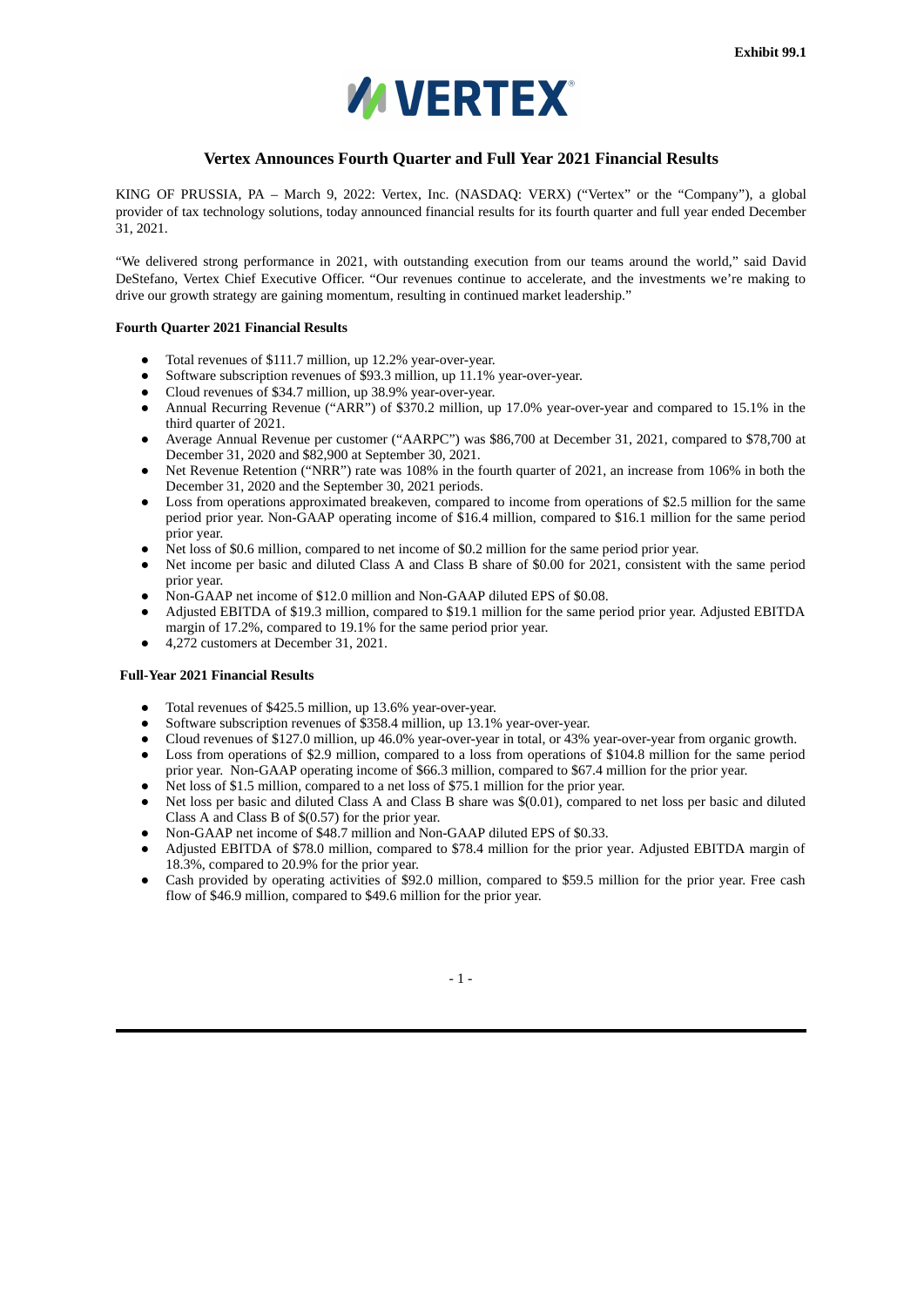Vertex Chief Financial Officer John Schwab said, "The global Vertex team continued to deliver solid performance this quarter with continued strong growth quarter over quarter and year over year in key metrics including ARR and NRR growth. Following the end of the fourth quarter, we refinanced our credit facility to increase operational flexibility. We are confident we are entering this year on strong footing to support operations, invest in our people and growth strategies, and deliver sustainable growth and value to all stakeholders."

Definitions of certain key business metrics and the non-GAAP financial measures used in this press release and reconciliations of such measures to the most directly comparable GAAP financial measures are included below under the headings "Definitions of Certain Key Business Metrics" and "Use and Reconciliation of Non-GAAP Financial Measures."

# **Recent Business Highlights**

- On March 8, 2022, Vertex amended its existing \$100 million credit facility with a \$250 million facility consisting of a \$50 million term loan and a \$200 million line of credit. The proceeds will be used for working capital, capital expenditures, permitted acquisitions and general corporate purposes.
- Received SAP certification for our Vertex® Indirect Tax Chain Flow Accelerator solution for integration with SAP S/4HANA, enabling customers to achieve fully automated and consistent value added tax treatment with their SAP S/4HANA software.
- Launched our Vertex® Indirect Tax O Series® Edge cloud solution which enables global omnichannel retailers to configure, automate and deploy containerized tax engines where transactions are being processed, delivering enhanced performance and scalability for tax automation at the point of need.
- Received SAP certification for our Vertex® Indirect Tax O Series® 9.0 solution built on SAP Business Technology Platform (SAP BTP), SAP's platform for the Intelligent Enterprise.
- Rolled out Vertex® Cloud Indirect Tax Intelligence solution to empower tax professionals and indirect tax departments to optimize performance and maximize insights to improve tax outcomes and mitigate risks.
- Named a Leader in both the Enterprise and Worldwide Value-Added Tax (VAT) categories of the IDC MarketScape and recognized as a Major Player in the SMB category. Awarded IDC's 2021 SaaS ERP Customer Satisfaction Award based on the ratings our customers provided during the survey process.

# **Financial Outlook**

For the first quarter of 2022, the Company currently expects:

- Revenues of \$112.5 million to \$113.5 million, representing growth of 15% to 16% from the first quarter of 2021; and
- Adjusted EBITDA of \$16.0 million to \$17.0 million, representing a decrease of \$1.0 million to \$2.0 million from the first quarter of 2021.

For the full-year 2022, the Company currently expects:

- Revenues of \$479 million to \$483 million, representing growth of 13% to 14% from the full-year 2021;
- Cloud revenue growth of 33% from the full-year 2021; and
- Adjusted EBITDA of \$72 million to \$75 million, representing a decrease of \$3 million to \$6 million from the fullyear 2021, reflecting additional spend in research and development, as well as selling and marketing expenses to drive growth.

The Company is unable to reconcile forward-looking Adjusted EBITDA to net income (loss), the most directly comparable GAAP financial measure, without unreasonable efforts because the Company is currently unable to predict with a reasonable degree of certainty the type and extent of certain items that would be expected to impact net income (loss) for these periods but would not impact Adjusted EBITDA. Such items may include stock-based compensation expense, depreciation and amortization of capitalized software costs and acquired intangible assets, severance, transaction costs, and other items. The unavailable information could have a significant impact on the Company's net income (loss). The foregoing forward-looking statements reflect the Company's expectations as of today's date. Given the number of risk factors, uncertainties and assumptions discussed below, actual results may differ materially. The Company does not intend to update its financial outlook until its next quarterly results announcement.

 $-2-$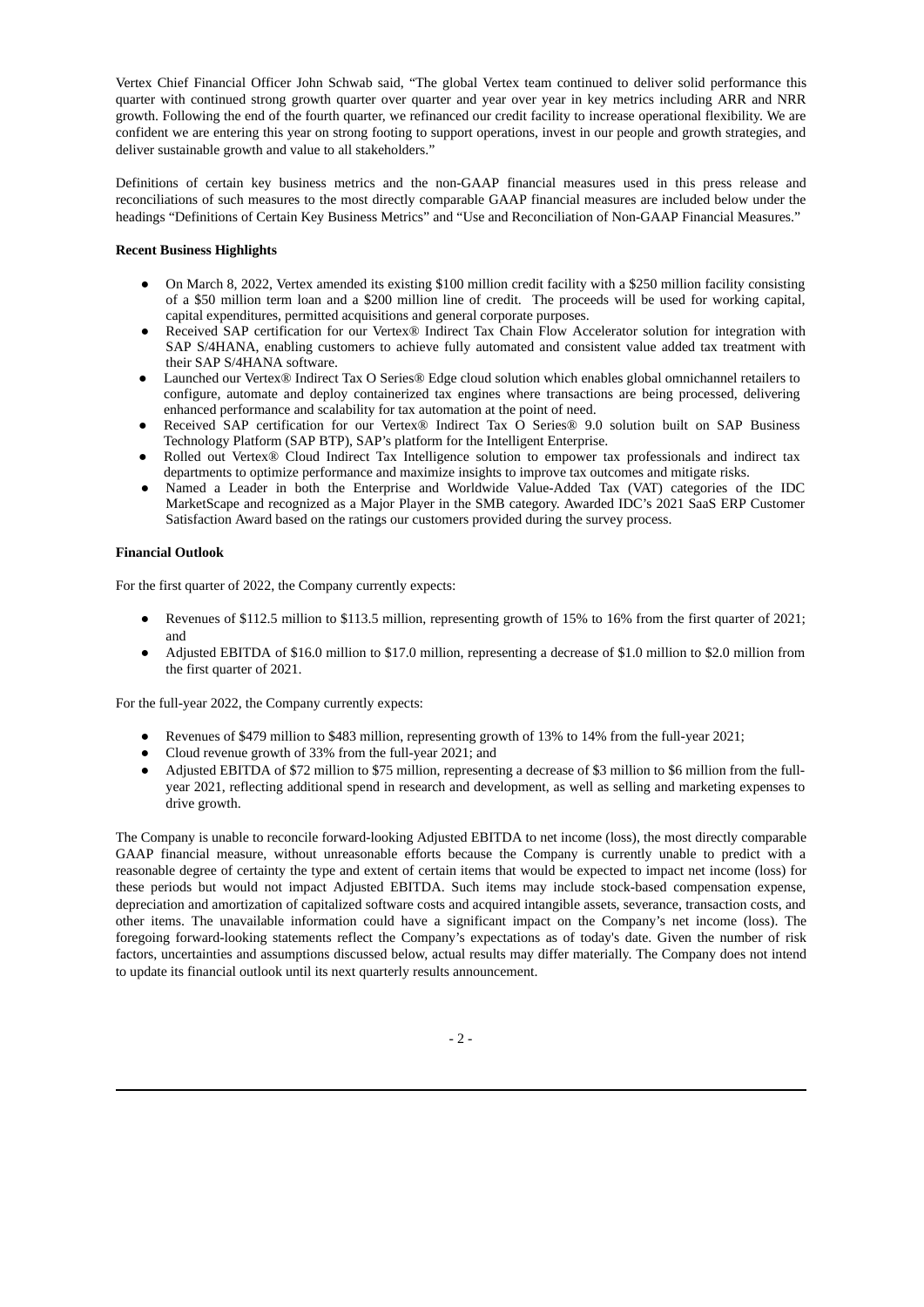Important disclosures in this earnings release about and reconciliations of non-GAAP financial measures to the most directly comparable GAAP financial measures are provided below under "Use and Reconciliation of Non-GAAP Financial Measures."

# **Conference Call and Webcast Information**

Vertex will host a conference call at 8:30 a.m. Eastern Time today, March 9, 2022, to discuss its fourth quarter and full year 2021 financial results.

Those wishing to participate via webcast should access the call through the Company's Investor Relations website at https://ir.vertexinc.com. Those wishing to participate via telephone may dial in at 1-877-407-4018 (USA) or 1-201-689- 8471 (International). The conference call replay will be available via webcast through the Company's Investor Relations website.

The telephone replay will be available from 11:30 a.m. Eastern Time on March 9, 2022, through March 23, 2022, by dialing 1-844-512-2921 (USA) or 1-412-317-6671 (International). The replay passcode will be 13727284.

## **About Vertex**

Vertex, Inc. is a leading global provider of indirect tax software and solutions. The Company's mission is to deliver the most trusted tax technology enabling global businesses to transact, comply and grow with confidence. Vertex provides solutions that can be tailored to specific industries for major lines of indirect tax, including sales and consumer use, value added and payroll. Headquartered in North America, and with offices in South America and Europe, Vertex employs over 1,300 professionals and serves companies across the globe.

For more information, visit www.vertexinc.com or follow on Twitter and LinkedIn.

$$
-3\; -
$$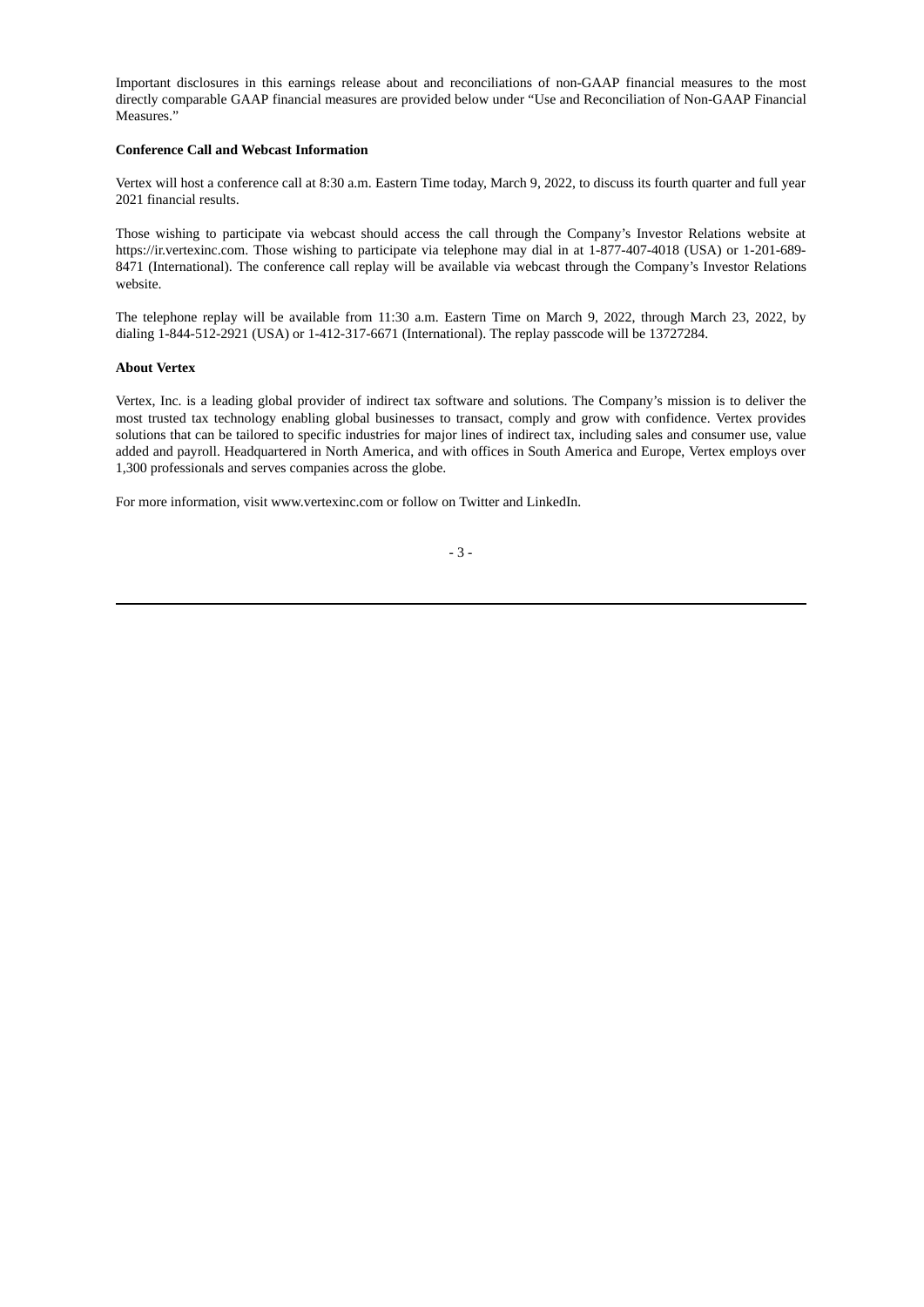#### **Forward Looking Statements**

Any statements made in this press release that are not statements of historical fact, including statements about our beliefs and expectations, are forward-looking statements and should be evaluated as such. Forward-looking statements include information concerning possible or assumed future results of operations, including descriptions of our business plan and strategies. Forward-looking statements are based on Vertex management's beliefs, as well as assumptions made by, and information currently available to, them. Because such statements are based on expectations as to future financial and operating results and are not statements of fact, actual results may differ materially from those projected. Factors which may cause actual results to differ materially from current expectations include, but are not limited to: potential effects on our business of the COVID-19 pandemic; our ability to attract new customers on a cost-effective basis and the extent to which existing customers renew and upgrade their subscriptions; our ability to sustain and expand revenues, maintain profitability, and to effectively manage our anticipated growth; our ability to identify acquisition targets and to successfully integrate and operate acquired businesses; our ability to maintain and expand our strategic relationships with third parties; and the other factors described under the heading "Risk Factors" in the Company's Annual Report on Form 10-K for the year ended December 31, 2020 as filed with the Securities Exchange Commission ("SEC"), as may be subsequently updated by our other SEC filings. Copies of such filings may be obtained from the Company or the SEC.

All forward-looking statements reflect our beliefs and assumptions only as of the date of this press release. We undertake no obligation to update forward-looking statements to reflect future events or circumstances.

#### **Definitions of Certain Key Business Metrics**

#### *Annual Recurring Revenue ("ARR")*

We derive the vast majority of our revenues from recurring software subscriptions. We believe ARR provides us with visibility to our projected software subscription revenues in order to evaluate the health of our business. Because we recognize subscription revenues ratably, we believe investors can use ARR to measure our expansion of existing customer revenues, new customer activity, and as an indicator of future software subscription revenues. ARR is based on monthly recurring revenues ("MRR") from software subscriptions for the most recent month at period end, multiplied by twelve. MRR is calculated by dividing the software subscription price, inclusive of discounts, by the number of subscription covered months. MRR only includes customers with MRR at the end of the last month of the measurement period. AARPC represents average annual revenue per customer and is calculated by dividing ARR by the number of software subscription customers at the end of the respective period.

#### *Net Revenue Retention Rate ("NRR")*

We believe that our NRR provides insight into our ability to retain and grow revenues from our customers, as well as their potential long-term value to us. We also believe it demonstrates to investors our ability to expand existing customer revenues, which is one of our key growth strategies. Our NRR refers to the ARR expansion during the 12 months of a reporting period for all customers who were part of our customer base at the beginning of the reporting period. Our NRR calculation takes into account any revenues lost from departing customers or customers who have downgraded or reduced usage, as well as any revenue expansion from migrations, new licenses for additional products or contractual and usagebased price changes.

#### **Use and Reconciliation of Non-GAAP Financial Measures**

In addition to our results determined in accordance with accounting principles generally accepted in the U.S. ("GAAP") and key business metrics described above, we have calculated non-GAAP cost of revenues, non-GAAP gross profit, non-GAAP gross margin, non-GAAP research and development expense, non-GAAP selling and marketing expense, non-GAAP general and administrative expense, non-GAAP operating income, non-GAAP net income, non-GAAP diluted EPS, Adjusted EBITDA, Adjusted EBITDA margin, free cash flow and free cash flow margin, which are each non-GAAP financial measures. We have provided tabular reconciliations of each of these non-GAAP financial measures to its most directly comparable GAAP financial measure.

Management uses these non-GAAP financial measures to understand and compare operating results across accounting periods, for internal budgeting and forecasting purposes, and to evaluate financial performance and liquidity. Our non-GAAP financial measures are presented as supplemental disclosure as we believe they provide useful information to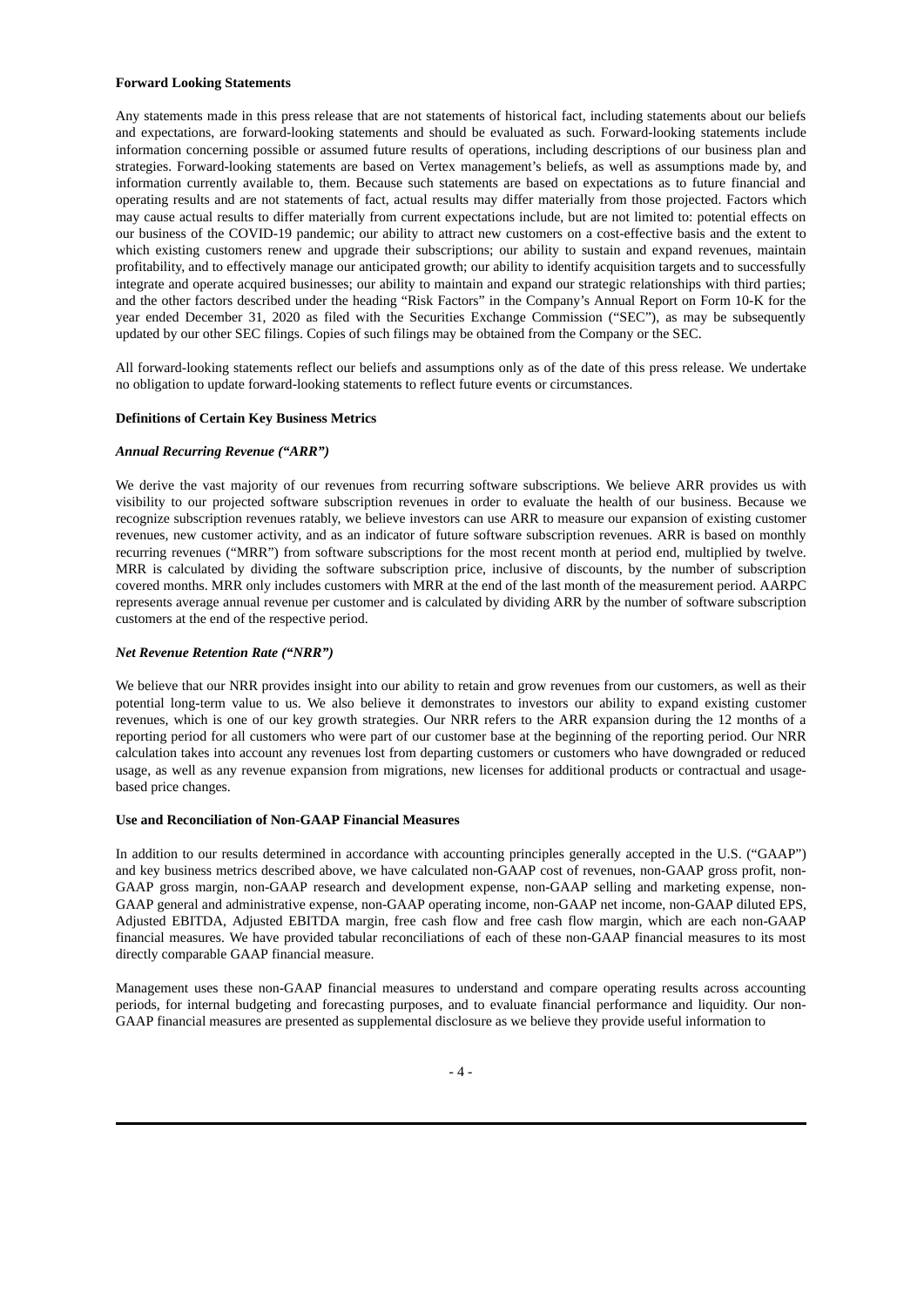investors and others in understanding and evaluating our results, prospects, and liquidity period-over-period without the impact of certain items that do not directly correlate to our operating performance and that may vary significantly from period to period for reasons unrelated to our operating performance, as well as comparing our financial results to those of other companies. Our definitions of these non-GAAP financial measures may differ from similarly titled measures presented by other companies and therefore comparability may be limited. In addition, other companies may not publish these or similar metrics. Thus, our non-GAAP financial measures should be considered in addition to, not as a substitute for, or in isolation from, the financial information prepared in accordance with GAAP, and should be read in conjunction with the consolidated financial statements included in our Annual Report on Form 10-K for the year ended December 31, 2021, to be filed with the SEC.

We calculate these non-GAAP financial measures as follows:

- Non-GAAP cost of revenues, software subscriptions is determined by adding back to GAAP cost of revenues, software subscriptions, the stock-based compensation expense, and depreciation and amortization of capitalized software and acquired intangible assets included in cost of subscription revenues for the respective periods.
- Non-GAAP cost of revenues, services is determined by adding back to GAAP cost of revenues, services, the stock-based compensation expense included in cost of revenues, services for the respective periods.
- Non-GAAP gross profit is determined by adding back to GAAP gross profit the stock-based compensation expense, and depreciation and amortization of capitalized software and acquired intangible assets included in cost of subscription revenues for the respective periods.
- Non-GAAP gross margin is determined by dividing non-GAAP gross profit by total revenues for the respective periods.
- Non-GAAP research and development expense is determined by adding back to GAAP research and development expense the stock-based compensation expense included in research and development expense for the respective periods.
- Non-GAAP selling and marketing expense is determined by adding back to GAAP selling and marketing expense the stock-based compensation expense and the amortization of acquired intangible assets included in selling and marketing expense for the respective periods.
- Non-GAAP general and administrative expense is determined by adding back to GAAP general and administrative expense the stock-based compensation expense and severance expense included in general and administrative expense for the respective periods.
- Non-GAAP operating income is determined by adding back to GAAP income or loss from operations the stockbased compensation expense, depreciation and amortization of capitalized software and acquired intangible assets included in cost of subscription revenues, amortization of acquired intangible assets included in selling and marketing expense, severance expense and transaction costs included in GAAP income or loss from operations for the respective periods.
- Non-GAAP net income is determined by adding back to GAAP net income or loss the income tax benefit or expense, stock-based compensation expense, depreciation and amortization of capitalized software and acquired intangible assets included in cost of subscription revenues, amortization of acquired intangible assets included in selling and marketing expense, severance expense and transaction costs included in GAAP net income or loss for the respective periods to determine non-GAAP income before income taxes. Non-GAAP income before income taxes is then adjusted for income taxes calculated using the respective statutory tax rates for applicable jurisdictions, which for purposes of this determination were assumed to be 25.5%.
- Non-GAAP net income per diluted share of Class A and Class B common stock ("Non-GAAP diluted EPS") is determined by dividing non-GAAP net income by the weighted average shares outstanding of all classes of common stock, inclusive of the impact of dilutive common stock equivalents to purchase such common stock, including stock options, restricted stock awards, restricted stock units and employee stock purchase plan shares.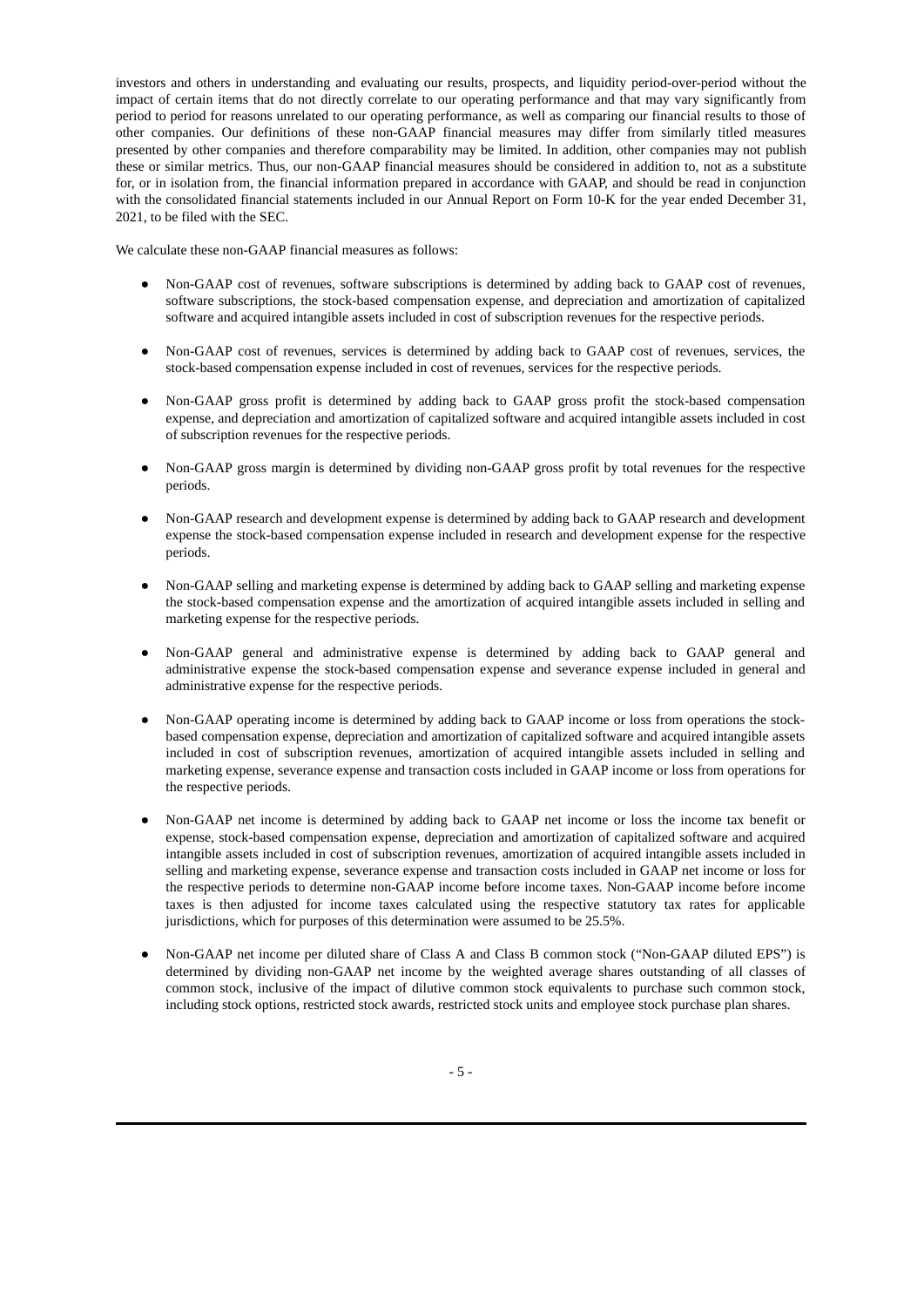- Adjusted EBITDA is determined by adding back to GAAP net income or loss the net interest income or expense, income taxes, depreciation and amortization of property and equipment, depreciation and amortization of capitalized software and acquired intangible assets included in cost of subscription revenues, amortization of acquired intangible assets included in selling and marketing expense, asset impairments, stock-based compensation expense, severance expense and transaction costs included in GAAP net income or loss for the respective periods.
- Adjusted EBITDA margin is determined by dividing Adjusted EBITDA by total revenues for the respective periods.
- Free cash flow is determined by adjusting net cash provided by (used in) operating activities by adding back cash used for the converted stock appreciation rights redeemed in connection with the initial public offering, and reducing it for purchases of property and equipment and capitalized software additions for the respective periods.
- Free cash flow margin is determined by dividing free cash flow by total revenues for the respective periods.

We encourage investors and others to review our financial information in its entirety, not to rely on any single financial measure and to view these non-GAAP financial measures in conjunction with the related GAAP financial measures.

- 6 -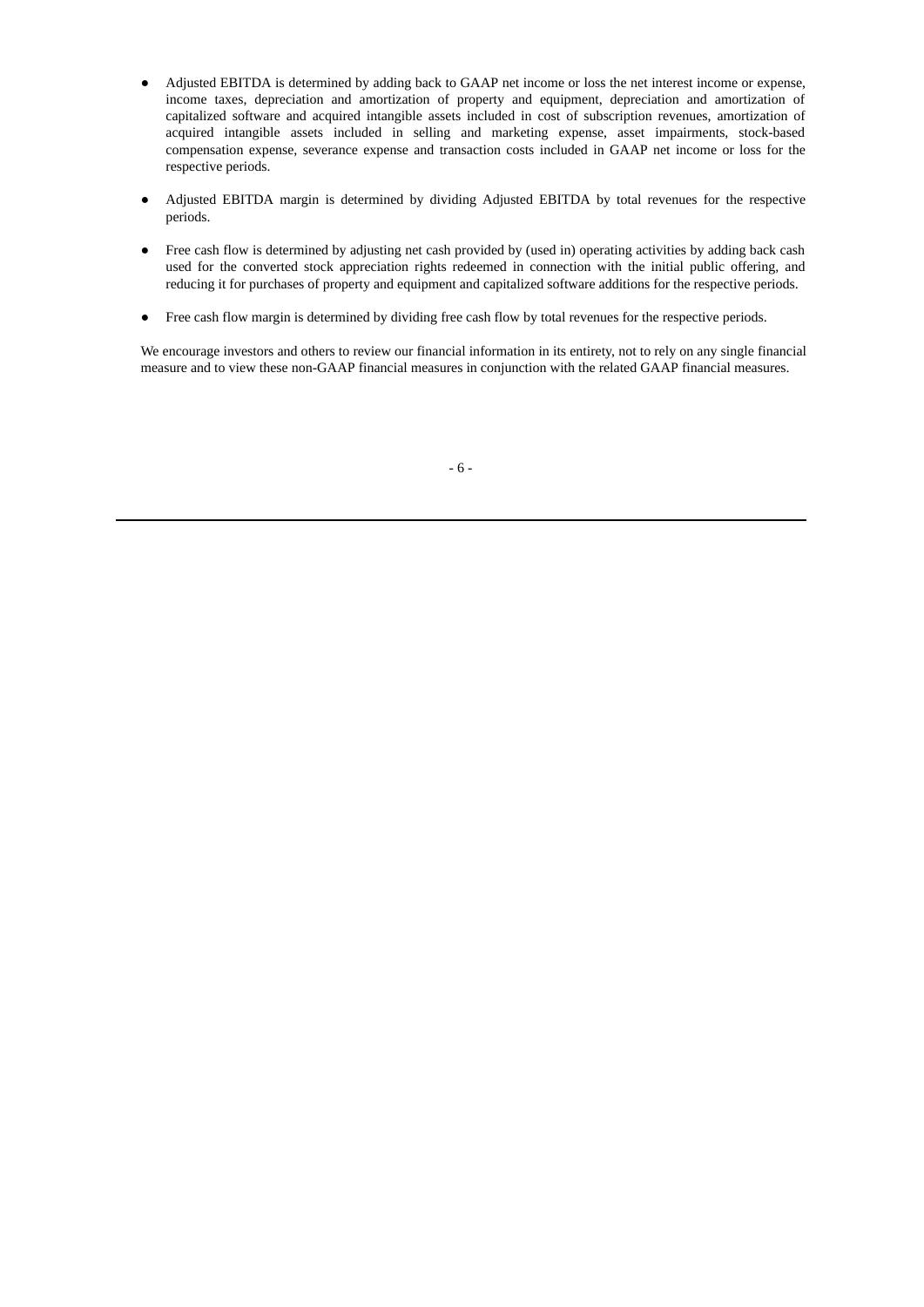#### **Vertex, Inc. and Subsidiaries Consolidated Balance Sheets (Unaudited)**

|                                                                                                                                             |              | December 31, |              |              |
|---------------------------------------------------------------------------------------------------------------------------------------------|--------------|--------------|--------------|--------------|
| (In thousands, except per share data)                                                                                                       |              | 2021         |              | 2020         |
| <b>Assets</b>                                                                                                                               |              |              |              |              |
| Current assets:                                                                                                                             |              |              |              |              |
| Cash and cash equivalents                                                                                                                   | \$           | 73,333       | \$           | 303,051      |
| Funds held for customers                                                                                                                    |              | 24,873       |              | 9.222        |
| Accounts receivable, net of allowance of \$9,151 and \$8,592, respectively                                                                  |              | 76,929       |              | 77,159       |
| Prepaid expenses and other current assets                                                                                                   |              | 20,536       |              | 13,259       |
| Total current assets                                                                                                                        |              | 195,671      |              | 402,691      |
| Property and equipment, net of accumulated depreciation                                                                                     |              | 98,390       |              | 56.557       |
| Capitalized software, net of accumulated amortization                                                                                       |              | 33,442       |              | 31,989       |
| Goodwill and other intangible assets                                                                                                        |              | 272,702      |              | 18.711       |
| Deferred commissions                                                                                                                        |              | 12,555       |              | 11,743       |
| Deferred income tax asset                                                                                                                   |              | 35,298       |              | 33,830 (A)   |
| Operating lease right of use assets                                                                                                         |              | 20,249       |              |              |
| Other assets                                                                                                                                |              | 1,900        |              | 3,263        |
| <b>Total assets</b>                                                                                                                         | \$           | 670,207      |              | 558.784      |
| <b>Liabilities and Stockholders' Equity</b>                                                                                                 |              |              |              |              |
| Current liabilities:                                                                                                                        |              |              |              |              |
| Accounts payable                                                                                                                            | $\mathbb{S}$ | 13,000       | $\mathbb{S}$ | 8.876        |
| Accrued expenses                                                                                                                            |              | 22,966       |              | 19,176       |
| Tax sharing agreement distributions payable                                                                                                 |              | 536          |              | 2,700        |
| Customer funds obligations                                                                                                                  |              | 23,461       |              | 9,235        |
| Accrued salaries and benefits                                                                                                               |              | 16,671       |              | 17,326       |
| Accrued variable compensation                                                                                                               |              | 26,462       |              | 22,372       |
| Deferred compensation, current                                                                                                              |              | 4,202        |              | 2,057        |
| Deferred revenue                                                                                                                            |              | 237,344      |              | 207,560      |
| Current portion of capital lease obligations                                                                                                |              |              |              | 882          |
| Current portion of operating lease liabilities                                                                                              |              | 3.933        |              |              |
| Current portion of finance lease liabilities                                                                                                |              | 284          |              |              |
| Deferred rent and other                                                                                                                     |              |              |              | 939          |
| Deferred purchase consideration, current                                                                                                    |              | 19,805       |              |              |
| Purchase commitment and contingent consideration liabilities, current                                                                       |              | 468          |              | 845          |
| Total current liabilities                                                                                                                   |              | 369.132      |              | 291.968      |
| Deferred compensation, net of current portion                                                                                               |              | 1,963        |              | 5,010        |
| Deferred revenue, net of current portion                                                                                                    |              | 11.666       |              | 14,702       |
| Operating lease liabilities, net of current portion                                                                                         |              | 24,320       |              |              |
| Finance lease liabilities, net of current portion                                                                                           |              | 68           |              |              |
| Capital lease obligations, net of current portion                                                                                           |              |              |              | 225          |
| Deferred purchase consideration, net of current portion                                                                                     |              | 19,419       |              |              |
| Purchase commitment and contingent consideration liabilities, net of current portion                                                        |              | 10,829       |              | 8,905        |
| Deferred other liabilities                                                                                                                  |              | 2,726        |              | 8,632        |
| <b>Total liabilities</b>                                                                                                                    |              | 440,123      |              | 329,442      |
| Commitments and contingencies                                                                                                               |              |              |              |              |
|                                                                                                                                             |              |              |              |              |
| Stockholders' equity:                                                                                                                       |              |              |              |              |
| Preferred shares, \$0.001 par value, 30,000 shares authorized; no shares issued and outstanding                                             |              |              |              |              |
| Class A voting common stock, \$0.001 par value, 300,000 shares authorized; 42,286 and 26,327 shares<br>issued and outstanding, respectively |              | 42           |              | 26           |
|                                                                                                                                             |              |              |              |              |
| Class B voting common stock, \$0.001 par value, 150,000 shares authorized; 106,807 and 120,117 shares                                       |              | 107          |              | 120          |
| issued and outstanding, respectively                                                                                                        |              | 222.621      |              | 206.541      |
| Additional paid in capital<br>Retained earnings                                                                                             |              | 24,811       |              | $25,782$ (A) |
| Accumulated other comprehensive loss                                                                                                        |              | (17, 497)    |              | (3, 127)     |
| Total stockholders' equity                                                                                                                  |              | 230,084      |              | 229,342      |
|                                                                                                                                             | \$           | 670,207      |              | 558,784      |
| Total liabilities and stockholders' equity                                                                                                  |              |              |              |              |
|                                                                                                                                             |              |              |              |              |

**(A)** December 31, 2020 ending balances reflect an immaterial error correction in Q3 2020 related to an understatement of the deferred tax benefit and deferred tax assets of \$3,856 recorded with respect to certain stock award exercise activity in connection with the initial public offering ("IPO").

- 7 -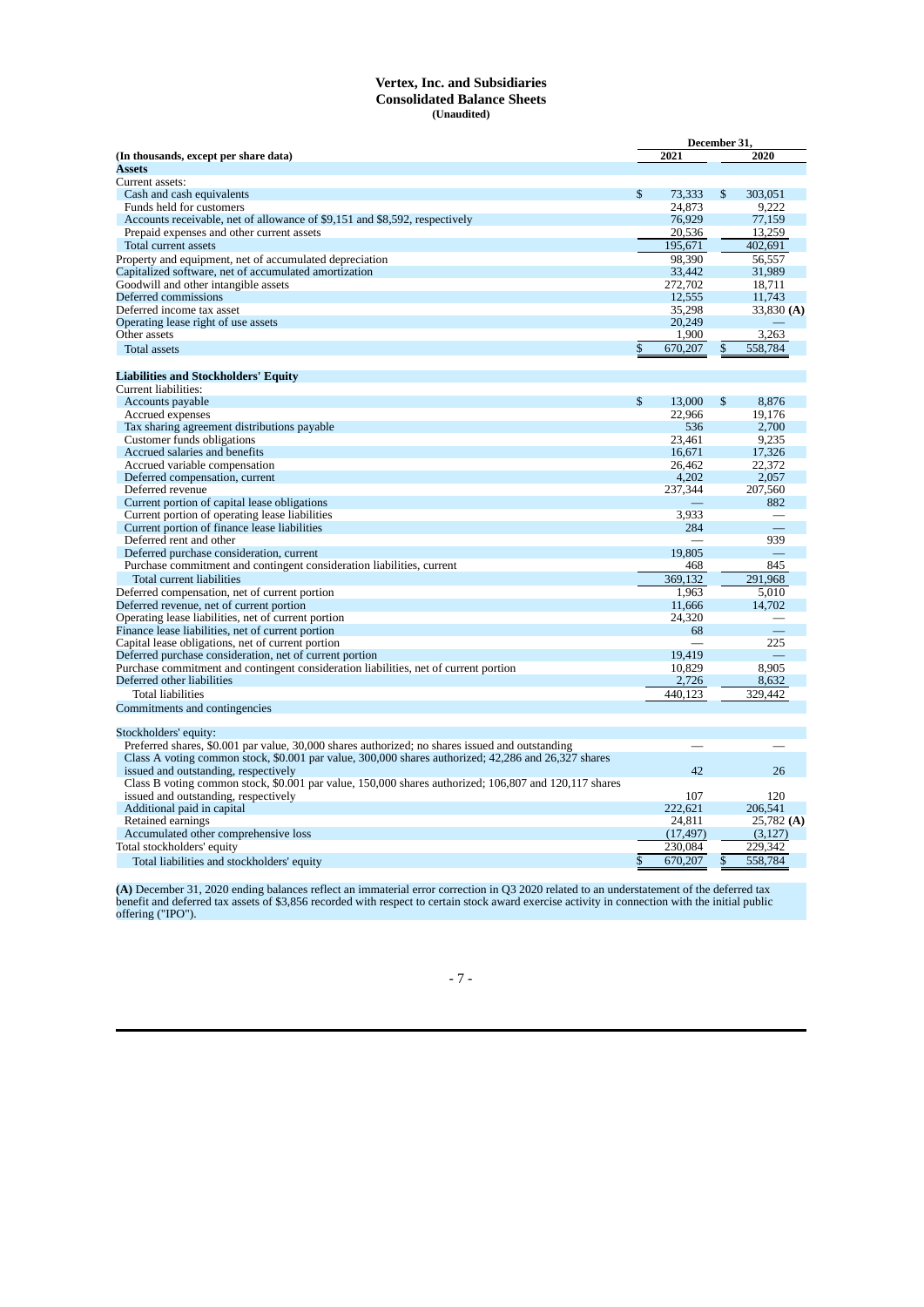#### **Vertex, Inc. and Subsidiaries Consolidated Statements of Comprehensive Income (Loss) (Unaudited)**

|                                                                                                                 | <b>Three Months Ended</b><br>December 31, |                                 | December 31.                      | <b>Year Ended</b>                   |
|-----------------------------------------------------------------------------------------------------------------|-------------------------------------------|---------------------------------|-----------------------------------|-------------------------------------|
| (In thousands, except per share data)<br>Revenues:                                                              | 2021                                      | 2020                            | 2021                              | 2020                                |
| Software subscriptions                                                                                          | \$93,255                                  | \$ 83,919                       | \$358,415                         | \$ 316,763                          |
| <b>Services</b>                                                                                                 | 18,401                                    | 15,625                          | 67,133                            | 57,902                              |
| Total revenues                                                                                                  | 111,656                                   | 99,544                          | 425,548                           | 374,665                             |
| Cost of revenues:                                                                                               |                                           |                                 |                                   |                                     |
| Software subscriptions                                                                                          | 31,775                                    | 25,830                          | 116,194                           | 105,676                             |
| <b>Services</b>                                                                                                 | 11,867                                    | 10,382                          | 45,698                            | 59,711                              |
| Total cost of revenues                                                                                          | 43,642                                    | 36,212                          | 161,892                           | 165,387                             |
| Gross profit                                                                                                    | 68,014                                    | 63,332                          | 263,656                           | 209,278                             |
| Operating expenses:                                                                                             |                                           |                                 |                                   |                                     |
| Research and development                                                                                        | 10,754                                    | 11,143                          | 44,018                            | 54,340                              |
| Selling and marketing                                                                                           | 28,332                                    | 21,118                          | 99,005                            | 99,418                              |
| General and administrative                                                                                      | 26,055                                    | 25,620                          | 107,009                           | 149,057                             |
| Depreciation and amortization                                                                                   | 2,891                                     | 2,909                           | 11,678                            | 11,018                              |
| Other operating expense, net                                                                                    | (4)                                       | 49                              | 4,888                             | 203                                 |
| Total operating expenses                                                                                        | 68,028                                    | 60,839                          | 266,598                           | 314,036                             |
| Income (loss) from operations                                                                                   | (14)                                      | 2,493                           | (2,942)                           | (104, 758)                          |
| Interest (income) expense, net                                                                                  | 313                                       | (313)                           | 984                               | 3,111                               |
| Income (loss) before income taxes                                                                               | (327)                                     | 2,806                           | (3,926)                           | (107, 869)                          |
| Income tax expense (benefit)                                                                                    | 300                                       | 2,576                           | (2, 447)                          | (32,788)(A)                         |
| Net income (loss)                                                                                               | (627)                                     | 230                             | (1, 479)                          | (75,081)                            |
| Other comprehensive (income) loss from foreign currency translation<br>adjustments and revaluations, net of tax | 4,330                                     | (876)                           | 14,370                            | 2,636                               |
| Total comprehensive income (loss)                                                                               | \$<br>(4,957)                             | \$<br>1,106                     | \$<br>(15, 849)                   | \$<br>(77, 717)                     |
| Net income (loss) per share: (A)                                                                                |                                           |                                 |                                   |                                     |
| Net income (loss) attributable to Class A stockholders, basic                                                   | \$<br>(174)                               | \$<br>41                        | \$<br>(357)                       | (6, 335)<br>\$                      |
| Net income (loss) per Class A share, basic                                                                      | (0.00)                                    | $\overline{\mathbb{S}}$<br>0.00 | (0.01)                            | $\overline{\mathbf{s}}$<br>(0.57)   |
| Weighted average Class A common stock, basic                                                                    | 41,263                                    | 25,888                          | 35,647                            | 11,096                              |
| Net income (loss) attributable to Class A stockholders, diluted                                                 | \$<br>(174)                               | 55<br>\$                        | \$<br>(357)                       | (6, 335)<br>\$                      |
| Net income (loss) per Class A share, diluted                                                                    | \$<br>(0.00)                              | \$<br>0.00                      | $\overline{\mathbb{S}}$<br>(0.01) | \$<br>(0.57)                        |
|                                                                                                                 | 41,263                                    | 37,654                          | 35,647                            | 11,096                              |
| Weighted average Class A common stock, diluted                                                                  |                                           |                                 |                                   |                                     |
| Net income (loss) attributable to Class B stockholders, basic                                                   | \$<br>(453)                               | \$<br>189                       | \$<br>(1, 122)                    | (68, 746)<br>\$                     |
| Net income (loss) per Class B share, basic                                                                      | \$<br>(0.00)                              | \$<br>0.00                      | $\overline{\$}$<br>(0.01)         | $\overline{\mathbb{S}}$<br>(0.57)   |
| Weighted average Class B common stock, basic                                                                    | 107,596                                   | 120,411                         | 112,133                           | 120,415                             |
| Net income (loss) attributable to Class B stockholders, diluted                                                 | \$<br>(453)                               | \$<br>175                       | \$<br>1,716                       | \$<br>(68, 746)                     |
| Net income (loss) per Class B share, diluted                                                                    | \$<br>(0.00)                              | \$<br>0.00                      | \$<br>(0.01)                      | $\boldsymbol{\mathsf{S}}$<br>(0.57) |
| Weighted average Class B common stock, diluted                                                                  | 107,596                                   | 120,411                         | 112,133                           | 120,415                             |

**(A)** Income tax expense (benefit) for the twelve months ended December 31, 2020 reflect an immaterial error correction in Q3 2020 related to an understatement of the deferred tax benefit of \$3,856 with respect to certain stock award exercise activity in connection with the IPO. Net income (loss) per share information for the twelve months ended December 31, 2020 has been recalculated to reflect this correction.

- 8 -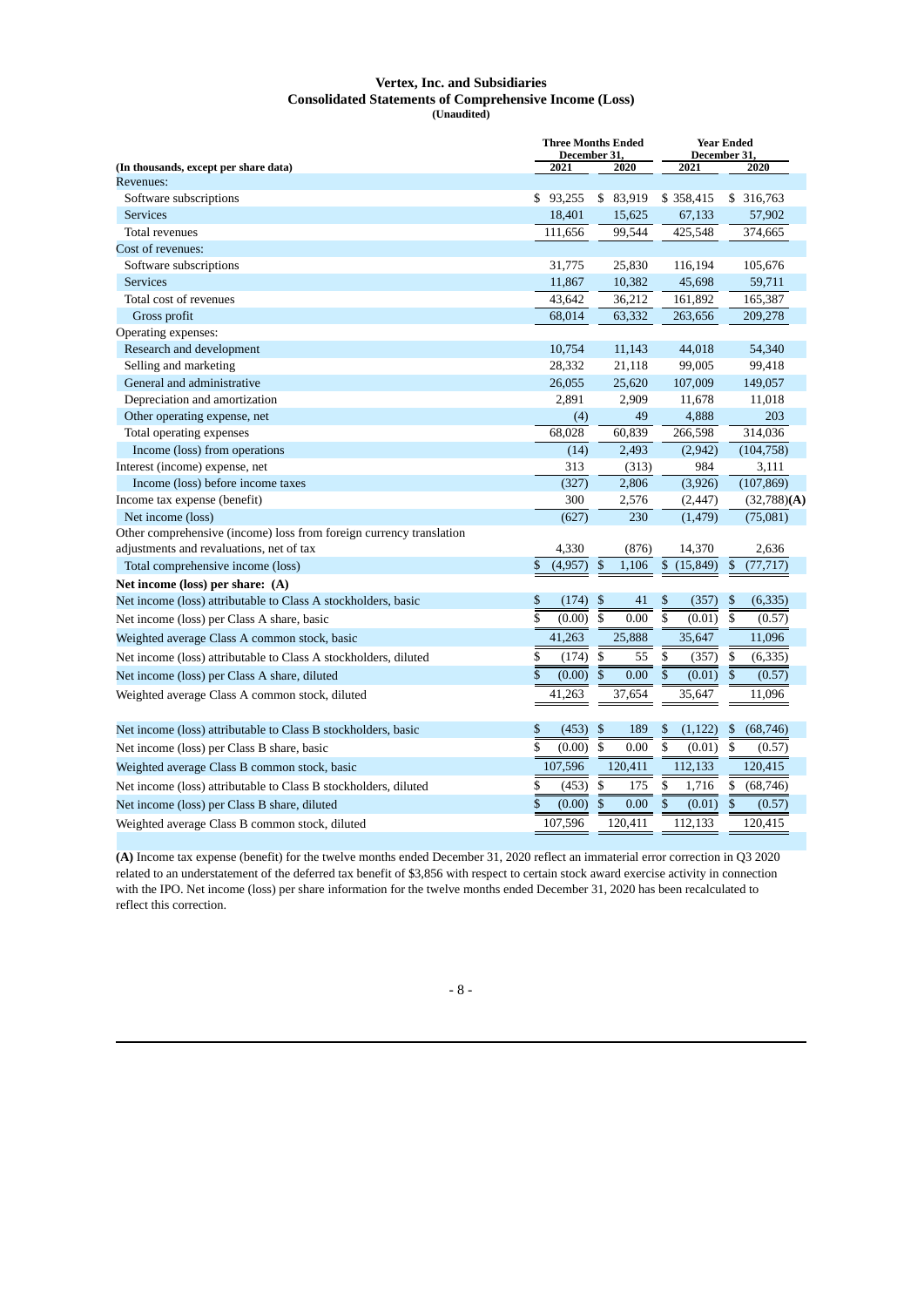#### **Vertex, Inc. and Subsidiaries Consolidated Statements of Cash Flows (Unaudited)**

|                                                                                                         | <b>Year Ended</b><br>December 31 |            |    |                |
|---------------------------------------------------------------------------------------------------------|----------------------------------|------------|----|----------------|
| (In thousands)                                                                                          |                                  | 2021       |    | 2020           |
| Cash flows from operating activities:                                                                   |                                  |            |    |                |
| Net income (loss)                                                                                       | \$                               | (1, 479)   | \$ | $(75,081)$ (A) |
| Adjustments to reconcile net income (loss) to net cash provided by operating activities:                |                                  |            |    |                |
| Depreciation and amortization                                                                           |                                  | 44,782     |    | 32,215         |
| Provision for subscription cancellations and non-renewals, net of deferred allowance                    |                                  | 466        |    | 259            |
| Amortization of deferred financing costs                                                                |                                  | 211        |    | 373            |
| Write-off of deferred financing costs                                                                   |                                  |            |    | 1,387          |
| Stock-based compensation expense                                                                        |                                  | 26,160     |    | 147,904        |
| Deferred income tax (benefit) provision                                                                 |                                  | (3, 116)   |    | (33, 499)(A)   |
| Redemption of Converted SARs                                                                            |                                  |            |    | (22, 889)      |
| Non-cash operating lease costs                                                                          |                                  | 3,825      |    |                |
| Other                                                                                                   |                                  | 510        |    | 107            |
| Changes in operating assets and liabilities:                                                            |                                  |            |    |                |
| Accounts receivable                                                                                     |                                  | 2.962      |    | (6, 762)       |
| Prepaid expenses and other current assets                                                               |                                  | (5, 192)   |    | (1, 541)       |
| Deferred commissions                                                                                    |                                  | (812)      |    | (547)          |
| Accounts payable                                                                                        |                                  | 3,847      |    | (1, 842)       |
| Accrued expenses                                                                                        |                                  | 3,210      |    | 4,568          |
| Accrued and deferred compensation                                                                       |                                  | (3,735)    |    | (632)          |
| Deferred revenue                                                                                        |                                  | 24,691     |    | 17,557         |
| <b>Operating lease liabilities</b>                                                                      |                                  | (4,697)    |    |                |
| Other                                                                                                   |                                  | 336        |    | (2,034)        |
| Net cash provided by operating activities                                                               |                                  | 91,969     |    | 59,543         |
| Cash flows from investing activities:                                                                   |                                  |            |    |                |
| Acquisition of business, net of cash acquired                                                           |                                  | (251, 412) |    | (11,570)       |
| Property and equipment additions                                                                        |                                  | (33,386)   |    | (20, 955)      |
| Capitalized software additions                                                                          |                                  | (11,660)   |    | (11, 850)      |
| Net cash used in investing activities                                                                   |                                  | (296, 458) |    | (44, 375)      |
| Cash flows from financing activities:                                                                   |                                  |            |    |                |
| Net increase in customer funds obligations                                                              |                                  | 14,226     |    | 1.681          |
| Proceeds from line of credit                                                                            |                                  |            |    | 12,500         |
| Principal payments on line of credit                                                                    |                                  |            |    | (12,500)       |
| Proceeds from long-term debt                                                                            |                                  |            |    | 175,000        |
| Principal payments on long-term debt                                                                    |                                  |            |    | (226, 251)     |
| Payments for deferred financing costs, net                                                              |                                  |            |    | (2, 436)       |
| Proceeds from issuance of shares in connection with Offering                                            |                                  |            |    | 423,024        |
| Payments for Offering costs                                                                             |                                  |            |    | (6, 222)       |
| Payments for taxes on exercised stock options                                                           |                                  |            |    | (14, 813)      |
| Proceeds from purchases of stock under ESPP                                                             |                                  | 2,060      |    | 957            |
| Payments for taxes related to net share settlement of stock-based awards                                |                                  | (12,758)   |    |                |
| Proceeds from exercise of stock options                                                                 |                                  | 1,859      |    | 8,808          |
| Distributions to stockholders                                                                           |                                  |            |    | (146, 116)     |
| Distributions under Tax Sharing Agreement                                                               |                                  | (2,700)    |    |                |
| Payments for purchase commitment liabilities                                                            |                                  | (10, 822)  |    |                |
| Payments of finance lease liabilities                                                                   |                                  | (964)      |    |                |
| Net cash provided by (used in) financing activities                                                     |                                  | (9,099)    |    | 213,632        |
| Effect of exchange rate changes on cash, cash equivalents and restricted cash                           |                                  | (479)      |    | (22)           |
| Net increase (decrease) in cash, cash equivalents and restricted cash                                   |                                  | (214,067)  |    | 228,778        |
| Cash, cash equivalents and restricted cash, beginning of period                                         |                                  | 312,273    |    | 83,495         |
| Cash, cash equivalents and restricted cash, end of period                                               | \$                               | 98,206     | \$ | 312,273        |
| Reconciliation of cash, cash equivalents and restricted cash to the Consolidated Balance Sheets, end of |                                  |            |    |                |
| period:                                                                                                 |                                  |            |    |                |
| Cash and cash equivalents                                                                               | \$                               | 73,333     | \$ | 303,051        |
| Restricted cash—funds held for customers                                                                |                                  | 24,873     |    | 9,222          |
| Total cash, cash equivalents and restricted cash, end of period                                         | \$                               | 98,206     | \$ | 312,273        |

**(A)** Net loss and deferred income tax (benefit) for the twelve months ended December 31, 2020 reflect an immaterial error correction related to an understatement of the deferred tax benefit and deferred tax asset of \$3,856 with respect to certain stock award exercise activity in Q3 in connection with the IPO.

- 9 -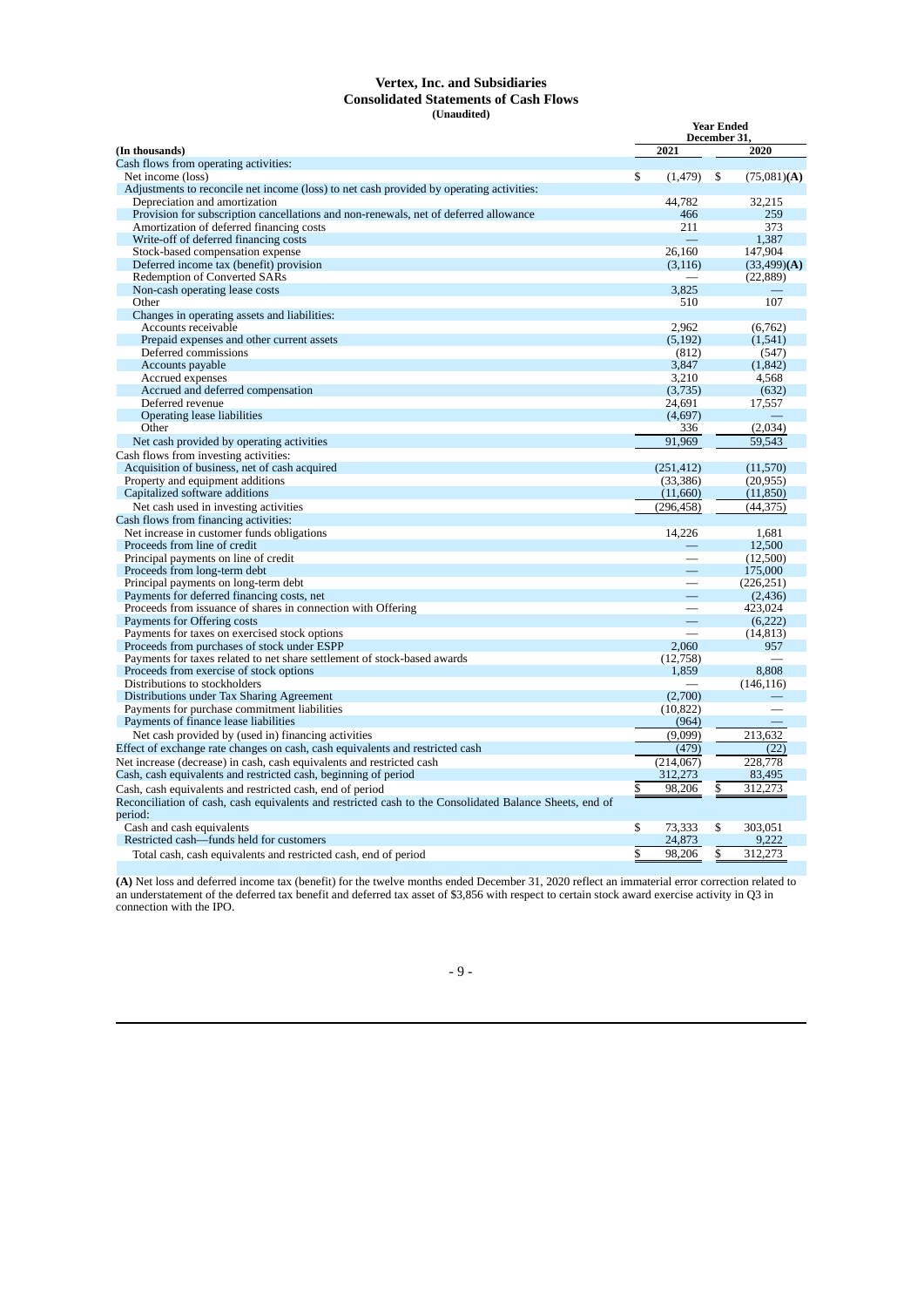#### **Summary of Non-GAAP Financial Measures (Unaudited)**

|                                                   |          | <b>Three Months Ended</b><br>December 31. |               | <b>Year Ended</b><br>December 31, |
|---------------------------------------------------|----------|-------------------------------------------|---------------|-----------------------------------|
| (Dollars in thousands, except per share data)     | 2021     | 2020                                      | 2021          | 2020                              |
| Non-GAAP cost of revenues, software subscriptions | \$21,507 | \$19,497                                  | \$<br>81,567  | 69,992                            |
| Non-GAAP cost of revenues, services               | \$11,195 | 9,629<br>\$                               | 43,050        | 38,239                            |
| Non-GAAP gross profit                             | \$78,954 | \$70,418                                  | \$300,931     | \$266,434                         |
| Non-GAAP gross margin                             | 70.7%    | 70.7%                                     | 70.7 %        | 71.1 %                            |
| Non-GAAP research and development expense         | \$10,142 | \$10,449                                  | 41,398        | 39,646                            |
| Non-GAAP selling and marketing expense            | \$26,570 | \$19,659                                  | \$.<br>91,821 | 69,691                            |
| Non-GAAP general and administrative expense       | \$23,047 | \$21,208                                  | \$89,592      | 78,502                            |
| Non-GAAP operating income                         | \$16,363 | \$16,144                                  | \$66,302      | 67,374                            |
| Non-GAAP net income                               | \$11,957 | \$12,260                                  | \$<br>48,662  | 47,876<br>\$                      |
| Non-GAAP diluted EPS                              | 0.08     | \$<br>0.08                                | 0.33          | 0.35                              |
| <b>Adjusted EBITDA</b>                            | \$19,254 | \$19,053                                  | 77,980<br>\$. | 78,392                            |
| Adjusted EBITDA margin                            | 17.2 %   | 19.1 %                                    | 18.3 %        | 20.9 %                            |
| Free cash flow                                    | \$26,056 | \$30,922                                  | 46,923<br>S.  | 49,627                            |
| Free cash flow margin                             | 23.3 %   | 31.1 %                                    | 11.0 $%$      | 13.2 %                            |

- 10 -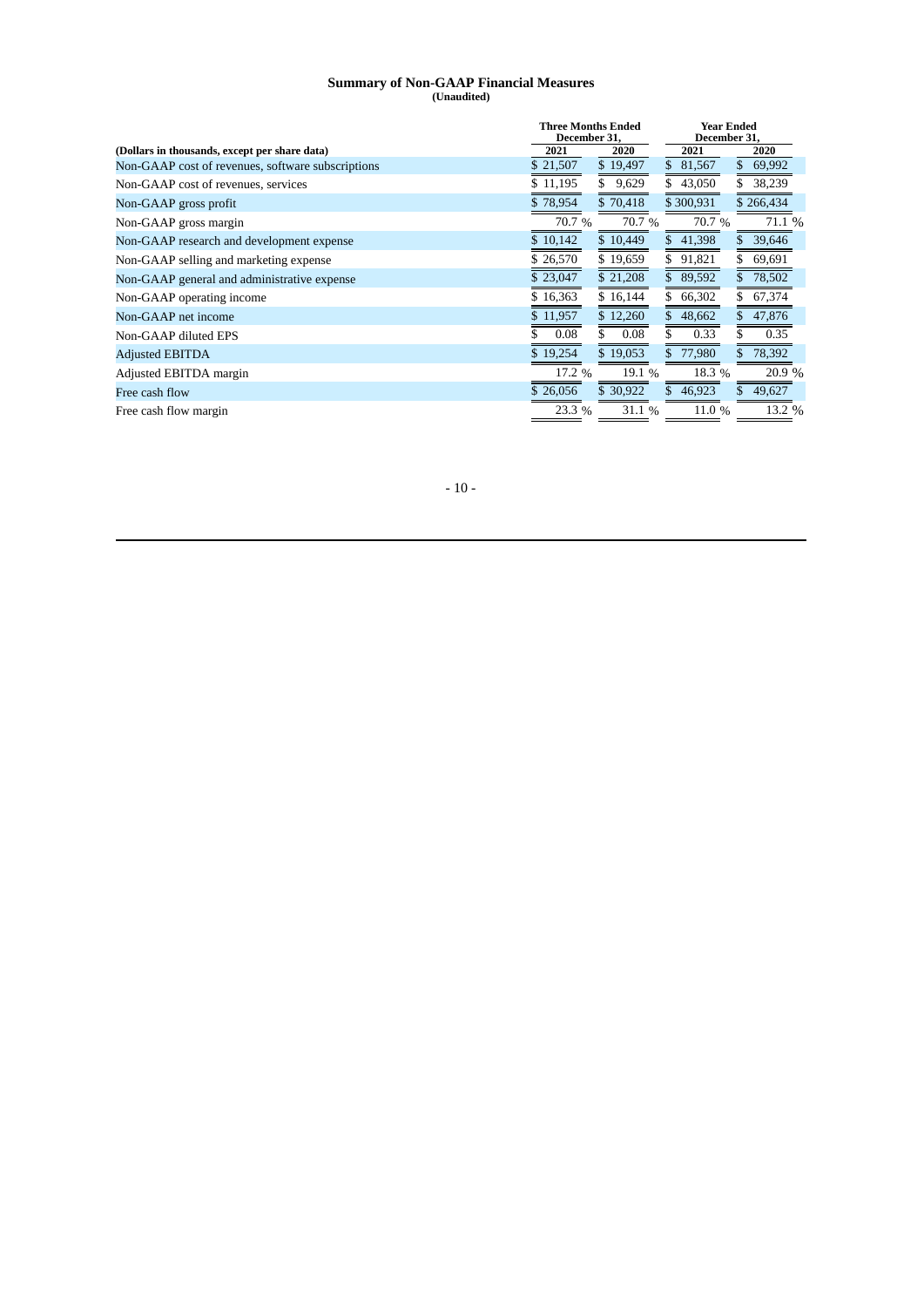#### **Vertex, Inc. and Subsidiaries Reconciliation of GAAP to Non-GAAP Financial Measures (Unaudited)**

|                                                                               |                         | <b>Three Months Ended</b><br><b>Year Ended</b><br>December 31<br>December 31 |                           |                        |  |  |
|-------------------------------------------------------------------------------|-------------------------|------------------------------------------------------------------------------|---------------------------|------------------------|--|--|
| (Dollars in thousands)                                                        | 2021                    | 2020                                                                         | 2021                      | 2020                   |  |  |
| <b>Non-GAAP Cost of Revenues, Software Subscriptions:</b>                     |                         |                                                                              |                           |                        |  |  |
| Cost of revenues, software subscriptions                                      | \$31,775                | \$25,830                                                                     | \$116,194                 | \$105,676              |  |  |
| Stock-based compensation expense                                              | (548)                   | (661)                                                                        | (2, 336)                  | (14, 663)              |  |  |
| Depreciation and amortization of capitalized software and acquired intangible |                         |                                                                              |                           |                        |  |  |
| assets - cost of subscription revenues                                        | (9,720)<br>\$<br>21,507 | (5,672)                                                                      | (32, 291)<br>$\mathbb{S}$ | (21, 021)<br>\$        |  |  |
| Non-GAAP cost of revenues, software subscriptions                             |                         | \$19,497                                                                     | 81,567                    | 69,992                 |  |  |
| <b>Non-GAAP Cost of Revenues, Services:</b>                                   |                         |                                                                              |                           |                        |  |  |
| <b>Cost of revenues, services</b>                                             | \$11,867                | \$10,382                                                                     | \$45,698                  | \$59,711               |  |  |
| Stock-based compensation expense                                              | (672)                   | (753)                                                                        | (2,648)                   | (21,472)               |  |  |
| <b>Non-GAAP</b> cost of revenues, services                                    | $\mathbb{S}$<br>11,195  | \$9,629                                                                      | \$43,050                  | $\mathbb{S}$<br>38,239 |  |  |
| <b>Non-GAAP Gross Profit:</b>                                                 |                         |                                                                              |                           |                        |  |  |
| <b>Gross profit</b>                                                           | \$68,014                | \$63,332                                                                     | \$263,656                 | \$209,278              |  |  |
| Stock-based compensation expense                                              | 1,220                   | 1,414                                                                        | 4,984                     | 36,135                 |  |  |
| Depreciation and amortization of capitalized software and acquired intangible |                         |                                                                              |                           |                        |  |  |
| assets - cost of subscription revenues                                        | 9,720                   | 5,672                                                                        | 32,291                    | 21,021                 |  |  |
| Non-GAAP gross profit                                                         | \$<br>78,954            | \$70,418                                                                     | \$300,931                 | \$266,434              |  |  |
|                                                                               |                         |                                                                              |                           |                        |  |  |
| <b>Non-GAAP Gross Margin:</b><br><b>Total Revenues</b>                        | \$111,656               | \$99,544                                                                     | \$425,548                 | \$374,665              |  |  |
|                                                                               |                         |                                                                              |                           |                        |  |  |
| <b>Non-GAAP</b> gross margin                                                  | 70.7 %                  | 70.7 %                                                                       | 70.7 %                    | 71.1 %                 |  |  |
| <b>Non-GAAP Research and Development Expense:</b>                             |                         |                                                                              |                           |                        |  |  |
| <b>Research and development expense</b>                                       | \$10,754                | \$11,143                                                                     | \$44,018                  | \$54,340               |  |  |
| Stock-based compensation expense                                              | (612)                   | (694)                                                                        | (2,620)                   | (14, 694)              |  |  |
| Non-GAAP research and development expense                                     | \$10,142                | \$10,449                                                                     | $\mathbb{S}$<br>41,398    | \$<br>39,646           |  |  |
| <b>Non-GAAP Selling and Marketing Expense:</b>                                |                         |                                                                              |                           |                        |  |  |
| <b>Selling and marketing expense</b>                                          | \$28,332                | \$21,118                                                                     | \$99,005                  | \$99,418               |  |  |
| Stock-based compensation expense                                              | (1,494)                 | (1,411)                                                                      | (6,371)                   | (29, 551)              |  |  |
| Amortization of acquired intangible assets - selling and marketing expense    | (268)                   | (48)                                                                         | (813)                     | (176)                  |  |  |
| Non-GAAP selling and marketing expense                                        | \$<br>26,570            | \$19,659                                                                     | \$<br>91.821              | \$<br>69.691           |  |  |
|                                                                               |                         |                                                                              |                           |                        |  |  |
| <b>Non-GAAP General and Administrative Expense:</b>                           |                         |                                                                              |                           |                        |  |  |
| <b>General and administrative expense</b>                                     | \$26,055                | \$25,620                                                                     | \$107,009                 | \$149,057              |  |  |
| Stock-based compensation expense                                              | (2,584)<br>(424)        | (3, 495)<br>(917)                                                            | (12, 185)                 | (67, 524)<br>(3,031)   |  |  |
| Severance expense                                                             | 23,047<br>\$            | $\sqrt{21,208}$                                                              | (5,232)<br>\$<br>89,592   | \$<br>78,502           |  |  |
| Non-GAAP general and administrative expense                                   |                         |                                                                              |                           |                        |  |  |

 $\sim 11$  -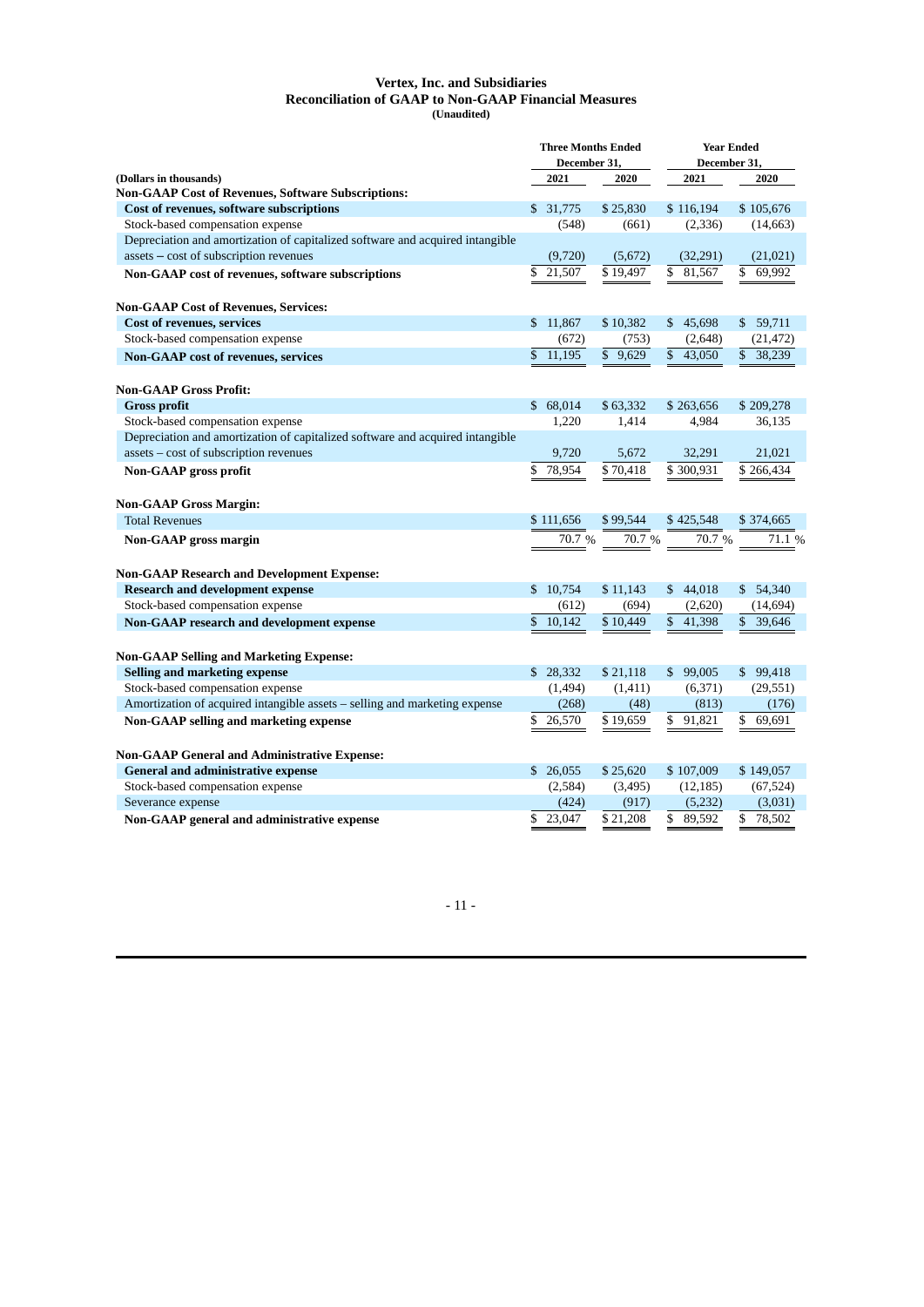#### **Vertex, Inc. and Subsidiaries Reconciliation of GAAP to Non-GAAP Financial Measures (continued) (Unaudited)**

|                                                                               | <b>Three Months Ended</b><br>December 31, |         |                |                          | <b>Year Ended</b><br>December 31, |          |              |                |  |
|-------------------------------------------------------------------------------|-------------------------------------------|---------|----------------|--------------------------|-----------------------------------|----------|--------------|----------------|--|
| (In thousands, except per share data)<br><b>Non-GAAP Operating Income:</b>    |                                           | 2021    |                | 2020                     |                                   | 2021     |              | 2020           |  |
| Income (loss) from operations                                                 | \$                                        | (14)    | $\mathfrak{F}$ | 2,493                    | $\mathbb{S}$                      | (2,942)  | \$           | (104, 758)     |  |
| Stock-based compensation expense                                              |                                           | 5,910   |                | 7,014                    |                                   | 26,160   |              | 147,904        |  |
| Depreciation and amortization of capitalized software and acquired intangible |                                           |         |                |                          |                                   |          |              |                |  |
| assets - cost of subscription revenues                                        |                                           | 9,720   |                | 5,672                    |                                   | 32,291   |              | 21,021         |  |
| Amortization of acquired intangible assets – selling and marketing expense    |                                           | 268     |                | 48                       |                                   | 813      |              | 176            |  |
| Severance expense                                                             |                                           | 424     |                | 917                      |                                   | 5.232    |              | 3.031          |  |
| <b>Transaction costs</b>                                                      |                                           | 55      |                |                          |                                   | 4,748    |              |                |  |
| <b>Non-GAAP</b> operating income                                              | \$                                        | 16,363  |                | \$16,144                 | $\mathbb{S}$                      | 66,302   | $\mathbb{S}$ | 67,374         |  |
|                                                                               |                                           |         |                |                          |                                   |          |              |                |  |
| <b>Non-GAAP Net Income:</b>                                                   |                                           |         |                |                          |                                   |          |              |                |  |
| Net income (loss)                                                             | \$                                        | (627)   | $\mathfrak{F}$ | 230                      | $\mathbb{S}$                      | (1, 479) | \$           | $(75,081)$ (A) |  |
| Income tax (benefit) expense                                                  |                                           | 300     |                | 2,576                    |                                   | (2, 447) |              | (32,788)(A)    |  |
| Stock-based compensation expense                                              |                                           | 5,910   |                | 7,014                    |                                   | 26,160   |              | 147,904        |  |
| Depreciation and amortization of capitalized software and acquired intangible |                                           |         |                |                          |                                   |          |              |                |  |
| assets - cost of subscription revenues                                        |                                           | 9.720   |                | 5.672                    |                                   | 32,291   |              | 21,021         |  |
| Amortization of acquired intangible assets – selling and marketing expense    |                                           | 268     |                | 48                       |                                   | 813      |              | 176            |  |
| Severance expense                                                             |                                           | 424     |                | 917                      |                                   | 5,232    |              | 3,031          |  |
| <b>Transaction costs</b>                                                      |                                           | 55      |                | $\overline{\phantom{0}}$ |                                   | 4,748    |              |                |  |
| Non-GAAP income before income taxes                                           |                                           | 16,050  |                | 16,457                   |                                   | 65,318   |              | 64,263         |  |
| Income tax adjustment at statutory rate                                       |                                           | 4,093   |                | 4,197                    |                                   | 16,656   |              | 16,387         |  |
| <b>Non-GAAP</b> net income                                                    | \$                                        | 11,957  |                | \$12,260                 | \$                                | 48,662   | \$           | 47,876         |  |
|                                                                               |                                           |         |                |                          |                                   |          |              |                |  |
| Non-GAAP net income                                                           | S                                         | 11,957  |                | \$12,260                 | $\mathbb{S}$                      | 48,662   | \$           | 47,876         |  |
| Weighted average Class A and B common stock, diluted                          |                                           | 157,417 |                | 158,065                  |                                   | 147,781  |              | 138,670        |  |
| <b>Non-GAAP diluted EPS</b>                                                   | \$                                        | 0.08    | \$             | 0.08                     | \$                                | 0.33     | \$           | 0.35           |  |

**(A)** GAAP net income (loss) and income tax (benefit) expense for the twelve months ended December 31, 2020 reflect an immaterial error correction in Q3 2020 related to an understatement of the deferred tax benefit of \$3,856 recorded in connection with certain stock award exercise activity in connection with the IPO.

- 12 -